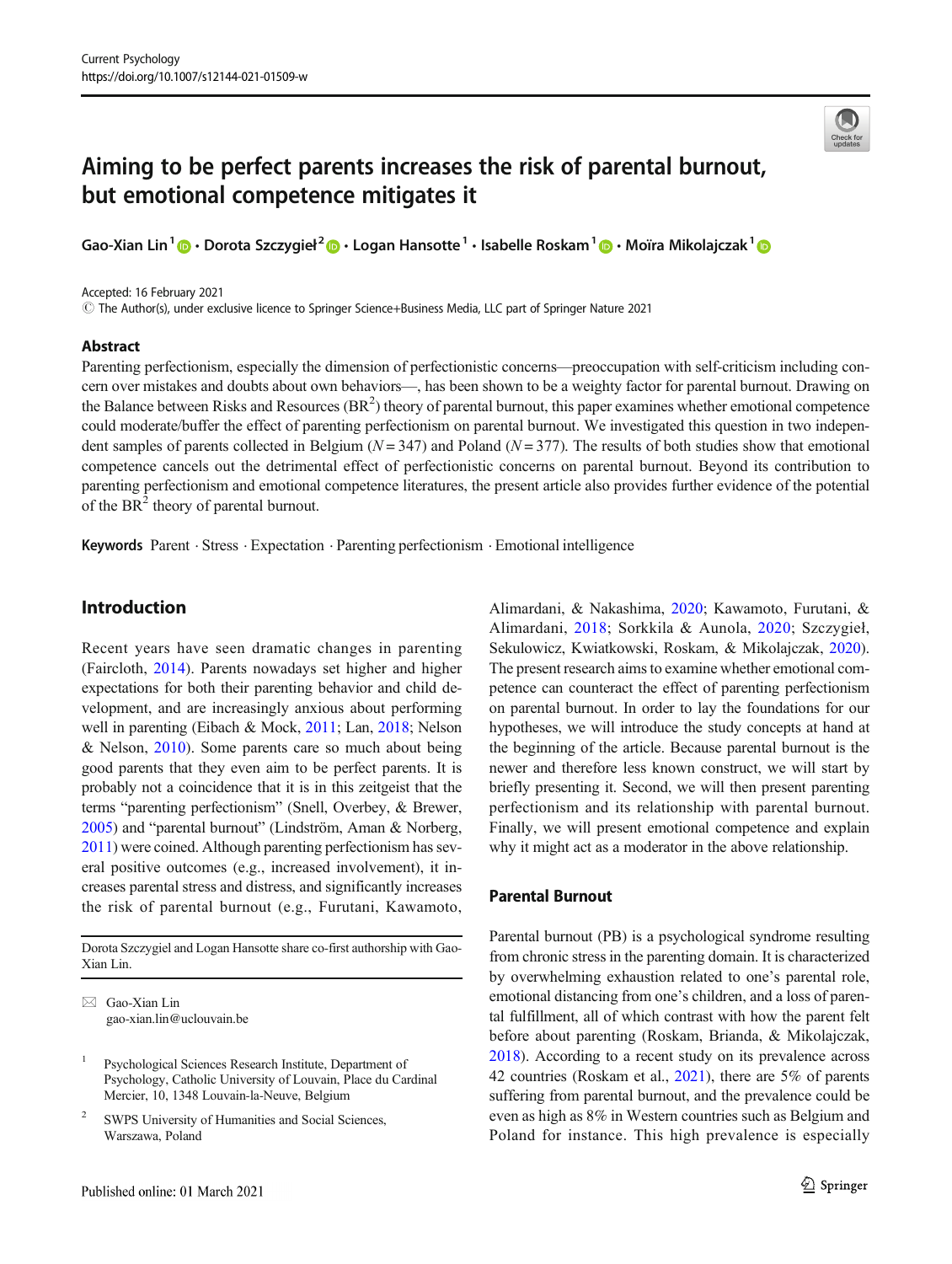worrying because PB has been shown to have very detrimental consequences for both parents and children. Not only does it harm the physical and mental health of the parents concerned (Brianda et al., [2020](#page-7-0); Mikolajczak, Brianda, Avalosse, & Roskam, [2018](#page-8-0)), but it also sharply increases neglectful and violent behaviors towards their children (Brianda et al., [2020;](#page-7-0) Mikolajczak, Gross, & Roskam, [2019\)](#page-8-0). Preventing parental burnout is therefore crucial and this requires to extend the knowledge about its etiological factors and their interactions. The current paper is part of this endeavor.

# Parenting Perfectionism as a Vulnerability Factor for PB

Parenting perfectionism denotes perfectionism in the parenting domain. With the same factor structure as perfectionism (e.g., Hill & Curran, [2016](#page-7-0)), parenting perfectionism has been defined as a multidimensional construct encompassing two superordinate dimensions: perfectionistic strivings—self-oriented extremely high standards of performance and perfectionistic concerns—preoccupation with self-criticism including for instance concern over mistakes and doubts about own behaviors (see Kawamoto & Furutani, [2018\)](#page-7-0). Parenting perfectionism has been shown to be a strong risk factor for parental burnout and this finding was replicated in both western (Sorkkila & Aunola, [2020\)](#page-8-0) and eastern (Kawamoto et al., [2018\)](#page-7-0) cultural contexts. Yet, the two dimensions of parenting perfectionism—perfectionistic strivings and concerns do not have equivalent effects. While parenting perfectionistic concerns robustly predicted more serious PB, the association of parenting perfectionistic strivings with PB was of smaller magnitude and even turned insignificant when the effect of perfectionistic concerns was controlled (Kawamoto et al., [2018\)](#page-7-0). This result suggests that parenting perfectionistic concerns may be the key dimension of parenting perfectionism that makes parent vulnerable to burnout.

### Emotional Competence as a Buffer

According to the Balance between Risks and Resources  $(BR^2)$ theory of PB, PB is never a product of one risk factor but results from a chronic imbalance between risks and resources in the parenting domain (Mikolajczak & Roskam, [2018](#page-8-0)). Thus, protective factors could theoretically compensate for the detrimental effect of parenting perfectionism, provided that these factors are equal in weight to the risk factor. Given the robust effect of parenting perfectionism, any protective factor that would be expected to alleviate the risk of parenting perfectionism should be at least equally weighty. One particularly good candidate is "emotional competence."

Emotional competence (EC; also called emotional intelligence) represents the extent to which individuals can identify, express, understand, regulate, and use their own and others' emotions (Mayer & Salovey, [1997](#page-8-0)). EC has been found to predict resistance to a variety of stressors (e.g., Ciarrochi, Deane, & Anderson, [2002](#page-7-0); Karimi, Leggat, Donohue, Farrell, & Couper, [2014;](#page-7-0) see Petrides et al., [2016](#page-8-0)), including parenting stressors (see Crandall, Deater-Deckard, & Riley, [2015;](#page-7-0) Finzi-Dottan, Triwitz, & Golubchik, [2011](#page-7-0)). These protective effects hold true over and above other personality traits (Mikolajczak, Menil, & Luminet, [2007;](#page-8-0) Mikolajczak, Petrides, Coumans, & Luminet, [2009;](#page-8-0) Mikolajczak, Roy, Luminet, Fillée, & de Timary, [2007\)](#page-8-0). Unsurprisingly then, EC has been found to be a potent protective factor for burnout (Karahan & Yalçin, [2009](#page-7-0); Mikolajczak, Menil, & Luminet, [2007](#page-8-0); Salami & Ajitoni, [2016;](#page-8-0) Szczygiel & Mikolajczak, [2018\)](#page-8-0) or PB in particular (Mikolajczak, Raes, Avalosse, & Roskam, [2018](#page-8-0); Bayot, Roskam, Gallée, & Mikolajczak, [2020](#page-7-0) for intrapersonal emotional competence; Szczygieł et al., [2020\)](#page-8-0).

# The Present Study

This study aims to examine whether EC can moderate/ counteract the effect of parenting perfectionism (PP) on PB. Based on the above literature, we predicted a positive association between both perfectionistic strivings and concerns and PB (Hypothesis 1), and the positive association of perfectionistic strivings with PB would be insignificant when controlling for the effect of perfectionistic concerns (Hypothesis 2). In addition, we also predicted a negative correlation between EC and PB (Hypothesis 3). Based on the  $BR<sup>2</sup>$  theory of PB (Mikolajczak & Roskam, [2018\)](#page-8-0), we predicted an interaction effect between EC and perfectionistic concerns, such that EC would buffer the effects of perfectionistic concerns on PB (Hypothesis 4). At last, we will also explore whether EC will further moderate the effect of perfectionistic strivings on PB when perfectionistic concerns are controlled for; yet, we did not expect EC to moderate any further impact of perfectionistic strivings on PB at this circumstance.

In order to test the generalizability of the findings in the context of the replication crisis in psychological science (see Simmons, Nelson, & Simonsohn, [2011\)](#page-8-0), these hypotheses will be tested in two studies conducted in two different countries (Belgium and Poland). Given that the main effects of PP and EC on PB have already been demonstrated, the focus and novelty of the current study lie in the interaction effect. This study is the very first to test the validity of predictions based on the  $BR<sup>2</sup>$  theory. Beyond its contribution to PP and EC literatures, it can, therefore, be seen as a test of the validity of the  $BR<sup>2</sup>$  theory of PB. A theory can never be considered as definitely true, but it can be proven false. The absence of any interaction effect between two factors that independently and equally predict PB would invalidate the theory.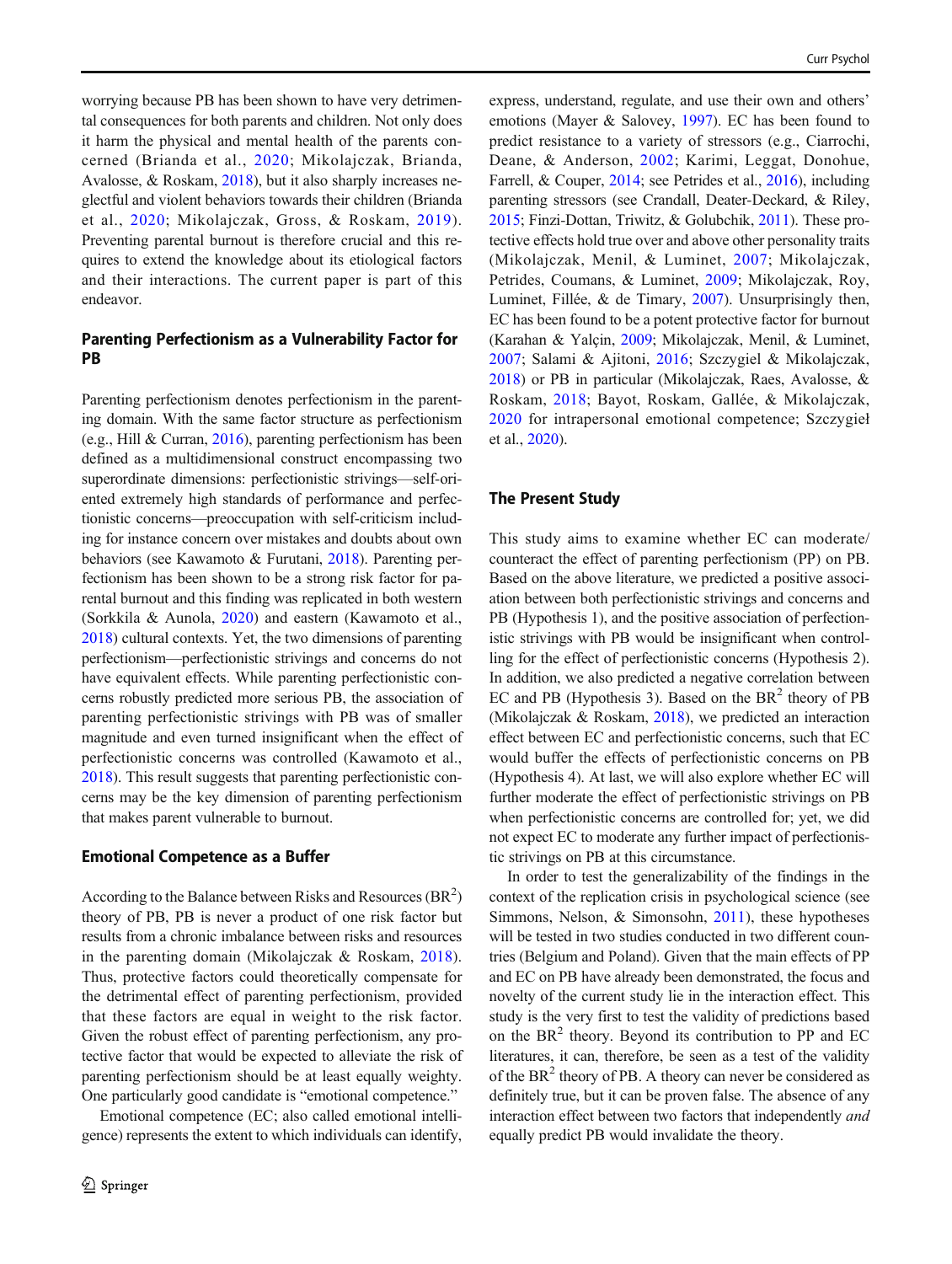# Study 1: Belgian Sample

## **Methods**

### Participants and Procedure

The variables used here were extracted from a larger study on Emotional Labor in Parenting. All other variables (i.e., apart from parental perfectionism and EC) were used in an article currently submitted for publication (Lin et al., [2020;](#page-8-0) available online at [https://doi.org/10.31234/osf.io/ewjyn\)](https://doi.org/10.31234/osf.io/ewjyn). The study program was approved by the Institutional Review Board. The study was posted online on Qualtrics. Participants were eligible to participate only if they were parents and had (at least) one child still living at home. 347 out of 379 respondents answered the whole questionnaire ( $M_{\text{age}}$  of 38.75 years,  $SD_{\text{age}} = 9$ . 77 years). The demographic characteristics of the sample can also be found in Lin and colleagues [\(2020](#page-8-0)). The sample size to be reached was based on the number of parameters included in the path analysis model of Lin and colleagues ([2020\)](#page-8-0).

### Measures

We measured PB with the Parental Burnout Assessment (PBA; Roskam et al., [2018\)](#page-8-0), a 23 item-questionnaire including four dimensions: exhaustion in one's parental role (9 items; e.g., "I feel completely run down by my role as a parent"), emotional distancing from one's child(ren) (3 items; e.g., "I do what I'm supposed to do for my child(ren), but nothing more"), feelings of being fed up with one's parental role (5 items; e.g., "I can't stand my role as father/mother any more"), and contrast with previous parental self (6 items; e.g., "I don't think I'm the good father/mother that I used to be to my child(ren)"). Items are rated on a 7-point frequency scale (from *never* [0] to *everyday* [6]) and summed to form a global score. A detailed psychometric analysis regarding PBA could be seen in Szczygieł and colleagues [\(2020;](#page-8-0) Polish sample) and Roskam and colleagues ([2018](#page-8-0); Belgian sample). The Cronbach's  $\alpha$  of the scale in the current sample was .97.

We assessed intrapersonal EC with the intrapersonal scale of the Profile of Emotional Competence (PEC; Brasseur, Grégoire, Bourdu, & Mikolajczak, [2013](#page-7-0)), a 50-item questionnaire assessing emotion identification, emotion understanding, emotion utilization, emotion expression, and emotion regulation regarding both the respondent's own (intrapersonal EC; 25 items; e.g., "when I feel good, I can easily tell if it's because I'm happy, proud of myself or relaxed") and others' emotions (interpersonal EC; 25 items; e.g., "I know when a person is angry, sad, or happy even if they don't tell me about it"). Items are rated on a 5-point Likert scale (from *does not* describe me at all [1] to describes me perfectly [5]) and averaged to form a global score. Because there were already too many measurements in the study (Lin et al., [2020](#page-8-0)) from which

the present dataset was drawn, only the intrapersonal dimension of EC was measured here (both dimensions were measured in Study 2). Psychometric analysis for PEC could be consulted in Brasseur and colleagues [\(2013](#page-7-0)). The Cronbach's  $\alpha$  of intrapersonal EC in the current sample was .87.

We measured PP with a brief 6-item questionnaire developed for the present study and inspired by both Snell and colleagues [\(2005\)](#page-8-0) Multidimensional Parenting Perfectionism Questionnaire (MPPQ) and Kawamoto and Furutani's [\(2018](#page-7-0)) Japanese version of the Multidimensional Perfectionism Scale (J-MPS). This questionnaire includes two dimensions: perfectionistic concerns (PC; 3 items; e.g., "As a parent, if I failed in part, it's as bad as if I failed completely") and perfectionistic strivings (PS; 3 items; e.g., "As a parent, I expect nothing less than perfection"). The full-scale can be found in Appendix [1.](#page-7-0) Items are rated on a 5-point scale (*Does not match me at all* [1] to Matches me perfectly [5]) and averaged to form scale scores. The Cronbach's  $\alpha$  of PC in the current sample was .82; the Cronbach's  $\alpha$  of PS in the current sample was .87.

#### Analysis Strategy

We tested Hypotheses 1 and 3 via Pearson correlations. We examined Hypothesis 2 and 4 with hierarchical regressions using on SPSS 25. Specifically, in regression analysis, two PP scales were entered simultaneously for predicting PB in the first step; the intrapersonal EC scale was entered in the second step; the two-way multiplicative terms between the intrapersonal EC scale and the two PP scales were then entered in the third step simultaneously. The predictor variables were mean-centered before creating interaction terms to avoid multi-collinearity.

### Results

The means, standard deviations, and correlations among the study variables are summarized in Table [1](#page-3-0) (above the diagonal). As regards the main effects, a clear relation of both PC  $(r(346) = .29, p = .000)$  and PS  $(r(346) = .19, p = .000)$  to PB emerged, thereby confirming Hypothesis 1. The relation between PS and PB however disappeared when controlling the effect of PC (see step 1 in Model 1 of Table [2\)](#page-4-0), thereby confirming Hypothesis 2. Finally, there was a clear relation between intrapersonal EC and PB  $(r(346) = -.39, p = .000)$ , confirming Hypothesis 3.

As regards the interaction effects, the interaction term of PC and intrapersonal EC was significant in predicting PB (see step 3 in Model 1 of Table [2\)](#page-4-0). Simple slope tests (see Model 1 of Table [2](#page-4-0) and Fig. [1a](#page-5-0) for interaction plot) were performed and revealed that the positive predictive effects of PC on PB decreased to insignificant as intrapersonal EC increased from low to high. This finding confirmed the buffering effect of intrapersonal EC, thus supporting Hypothesis 4. As predicted,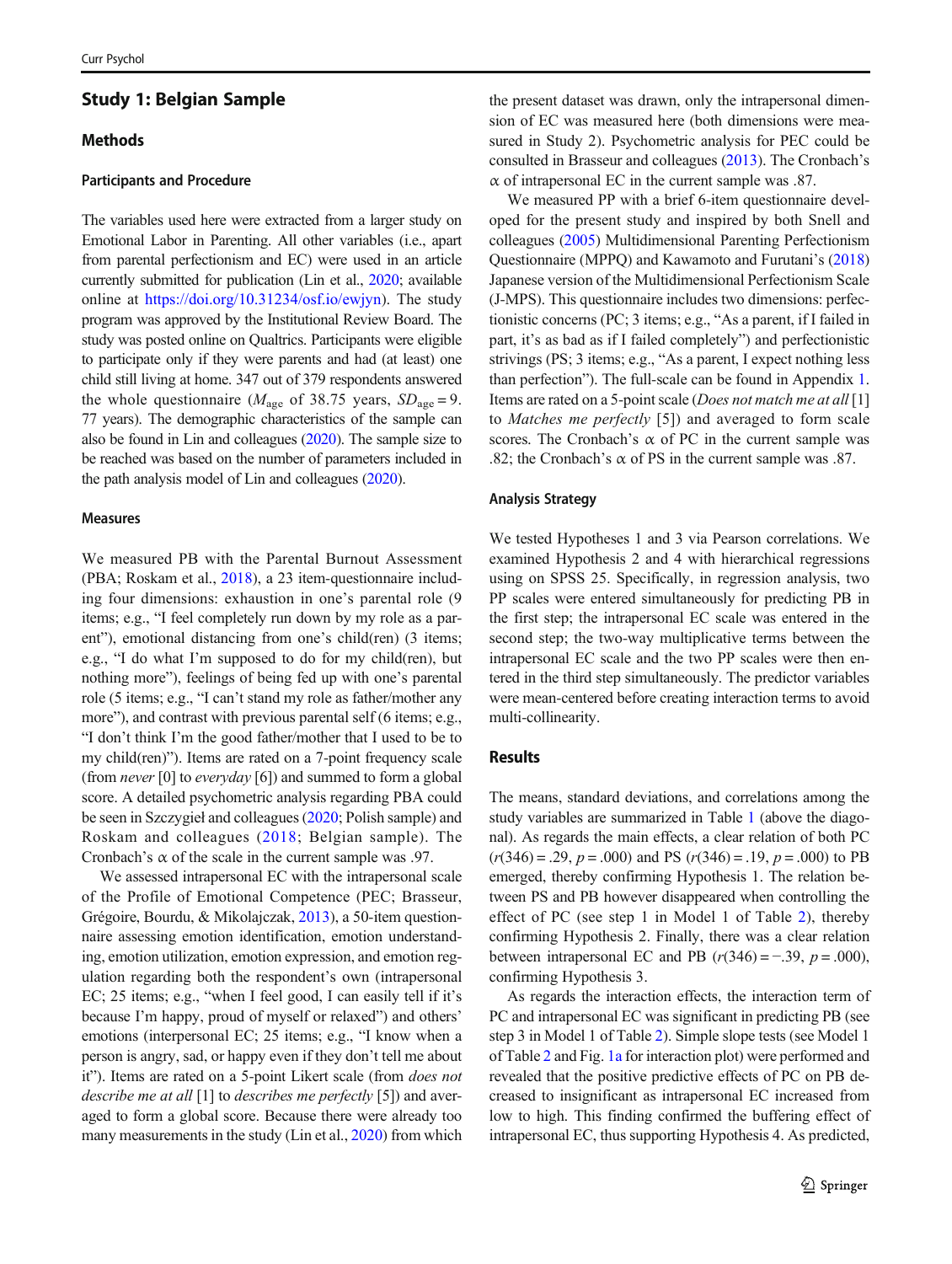<span id="page-3-0"></span>Table 1 Descriptive statistics and correlations in both studies

| Variables      |                                       | Study 1<br>M(SD) | Study 2<br>M(SD) |           | 2        | 3          | 4         |
|----------------|---------------------------------------|------------------|------------------|-----------|----------|------------|-----------|
| $\mathbf{1}$   | Perfectionistic concerns              | 2.42(0.97)       | 2.64(0.96)       |           | $.72***$ | $.29***$   | $-.33***$ |
| $\overline{2}$ | Perfectionistic strivings             | 2.95(1.09)       | 3.14(0.99)       | $.64***$  |          | $.19***$   | $-.15***$ |
| 3              | Parental burnout                      | 24.14 (26.37)    | 27.24 (25.81)    | $.29***$  | $.20***$ |            | $-.39***$ |
| 4              | Intrapersonal emotional<br>competence | 3.46(0.52)       | 3.45(0.53)       | $-13^{*}$ | $-.08$   | $-.32***$  |           |
| 5.             | Interpersonal emotional<br>competence | Not Applicable   | 3.52(0.55)       | $-.10$    | .04      | $-26^{**}$ | $.63***$  |

Correlations among variables in Study 1 (the Belgian sample) are shown above the diagonal. Correlations in Study 2 (the Polish sample) are shown below the diagonal

 $p < .05.$  \*\*  $p < .01$ 

there was no significant effect of the interaction term of PS and intrapersonal EC. As a whole and adjusted, the multiple regression model (see Model 1 of Table [2](#page-4-0)) explained 20% of the variance in PB.

## **Discussion**

The findings of this study were in line with all our hypotheses. Although we used a different measure of PP than that used in Kawamoto and colleagues [\(2018\)](#page-7-0) study, the effect size of the association between PS  $(r = .19)$  as well as PC and PB  $(r = .29)$  in this study was comparable to theirs, suggesting that the relations are between constructs and not only between measures. The correlation between intrapersonal EC and PB observed here  $(r = -39)$  was also comparable to previous studies (Bayot et al., [2020;](#page-7-0) Mikolajczak, Raes, et al., [2018\)](#page-8-0). Most importantly, we demonstrated that intrapersonal EC counter-balanced the effect of PC on PB, as predicted by the BR<sup>2</sup> theory of PB (Mikolajczak & Roskam, [2018](#page-8-0)).

# Study 2: Polish Sample

We initiated Study 2 in Poland in parallel to Study 1 to test our hypotheses using the full measure of EC and ensure the generalizability of findings. This study followed the same methods as in Study 1.

### Methods

### Participants and Procedure

377 Polish parents ( $M_{\text{age}}$  of 37.83 years,  $SD_{\text{age}} = 7.64$  years) were recruited, all of whom provided data that contained no or very few missing values. 79.8% of families were two-parent, 9.3% were single-parent, and the remaining 10.9% included step-families and multigenerational families. Overall, the participants had from 1 to 5 children living with them. Their oldest child was aged between 0 and 40 years ( $M_{\text{age}} =$ 10.68 years;  $SD<sub>age</sub> = 7.10$  years). Among the participants, 5% had over 23 years of formal education, 27% had 19– 23 years, 64% had 12–18 years, and 4% had less than 12 years. 87% of them worked for 6–10 h per day, 9% for less than 6 h per day, and 3% for over 10 h per day.

### Measures

We used the same measures as in Study 1, except that we used the whole measure of EC (including both intrapersonal and interpersonal EC). In the current sample, the Cronbach's αs of intrapersonal and interpersonal EC were .88 and .90 respectively. The Cronbach's  $\alpha$  of PC was .70, that of PS was .81, and that of PB was .96.

### Analysis Strategy

We used the same analysis strategy as in Study 1. In analyses regarding EC, we explored the effect of intrapersonal and interpersonal dimensions in separate regression models.

### Results

The means, standard deviations, and correlations among the study variables are summarized in Table 1 (below the diagonal). As regards the main effects, the results revealed significant positive relations of PS  $(r(376) = .20, p = .000)$ , and PC  $(r(376) = .29, p = .000)$  to PB, thereby confirming Hypothesis 1. The relation between PS and PB however disappeared when controlling the effect of PC (see step 1 in Model 2 and Model 3 of Table [2](#page-4-0)), thereby confirming Hypothesis 2. Finally, there was a clear negative relation between intrapersonal EC  $(r(376) = -.32, p = .000)$ , and interpersonal EC  $(r(376) = -.26, p = .000)$  to PB, confirming Hypothesis 3.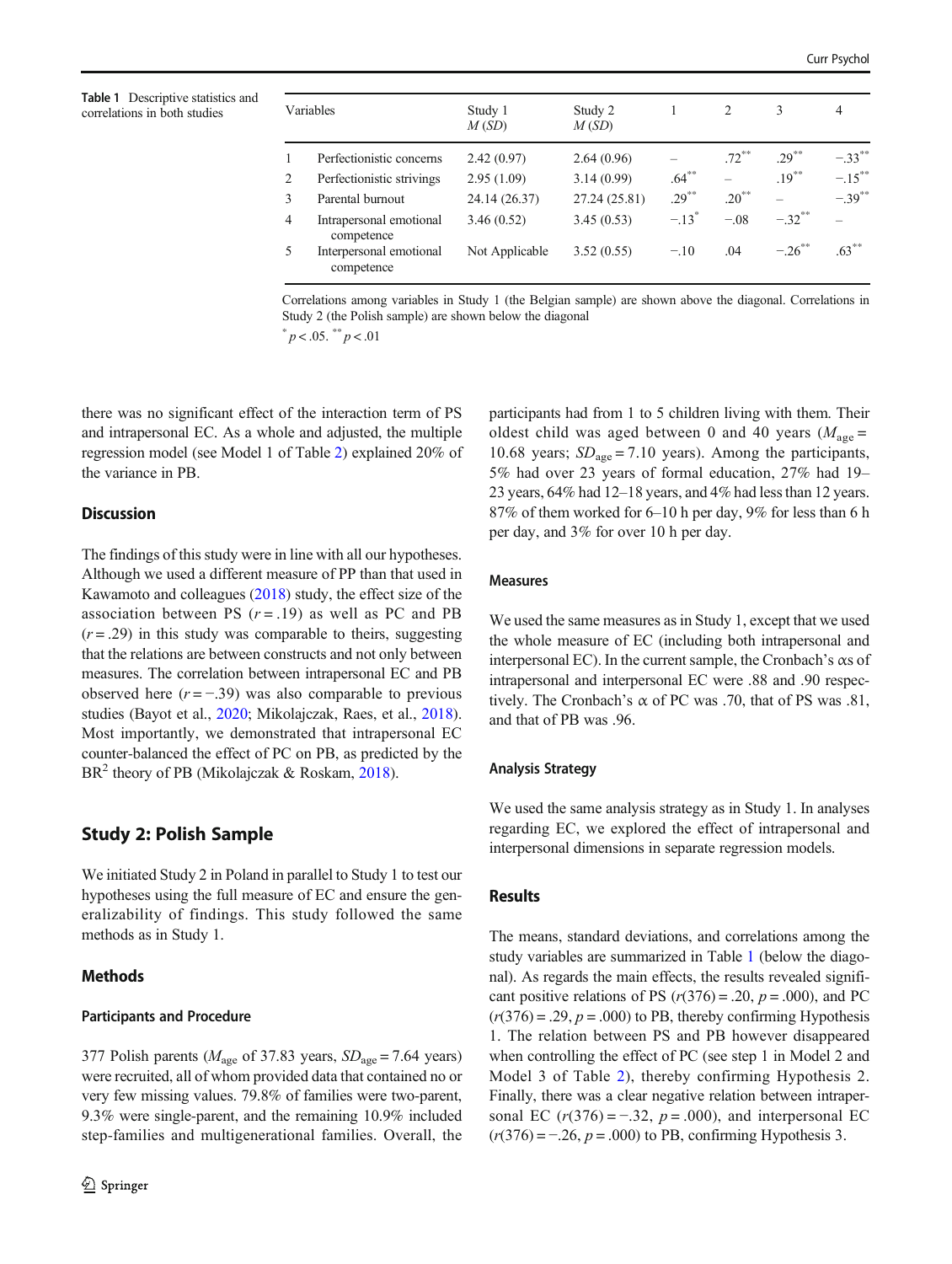<span id="page-4-0"></span>Table 2 Main and moderating effects of emotional competence and parenting perfectionism on parental burnout

| Model 1 <sup>a</sup> :<br>Adjusted $R^2 = .20^{***}$ | $\cal B$ | SE                                    | $\beta$  | $\boldsymbol{t}$ | $\boldsymbol{p}$ | 95% CI of B<br>LL | ${\it UL}$ |
|------------------------------------------------------|----------|---------------------------------------|----------|------------------|------------------|-------------------|------------|
| Step 1: $\Delta R^2 = .08$ ***                       |          |                                       |          |                  |                  |                   |            |
| <b>PS</b>                                            | $-1.19$  | 1.96                                  | $-0.05$  | $-0.61$          | 0.544            | $-5.06$           | 2.67       |
| PC                                                   | 8.53     | 1.96                                  | 0.32     | 4.34             | 0.000            | 4.66              | 12.39      |
| Step 2: $\Delta R^2 = .09$ ***                       |          |                                       |          |                  |                  |                   |            |
| <b>PS</b>                                            | 0.31     | 1.88                                  | 0.01     | 0.16             | 0.870            | $-3.39$           | 4.01       |
| PC                                                   | 4.61     | 1.97                                  | 0.18     | 2.35             | 0.020            | 0.74              | 8.48       |
| Intrapersonal EC                                     | $-8.60$  | 1.38                                  | $-0.33$  | $-6.24$          | 0.000            | $-11.31$          | $-5.89$    |
| Step 3: $\Delta R^2 = 0.04***$                       |          |                                       |          |                  |                  |                   |            |
| <b>PS</b>                                            | 0.04     | 1.86                                  | $0.00\,$ | 0.02             | 0.981            | $-3.61$           | 3.70       |
| PC                                                   | 3.49     | 1.96                                  | 0.13     | 1.78             | 0.075            | $-0.36$           | 7.34       |
| Intrapersonal EC                                     | $-8.81$  | 1.36                                  | $-0.33$  | $-6.49$          | 0.000            | $-11.48$          | $-6.14$    |
| PS × Intrapersonal EC                                | 1.30     | 1.85                                  | 0.05     | 0.70             | 0.483            | $-2.34$           | 4.95       |
| PC × Intrapersonal EC                                | $-6.17$  | 1.93                                  | $-0.24$  | $-3.19$          | 0.002            | $-9.97$           | $-2.37$    |
|                                                      |          | The effects of PC on parental burnout |          |                  |                  |                   |            |
|                                                      | Β        | SE                                    | β        | $\boldsymbol{t}$ | $\boldsymbol{p}$ | 95% CI            |            |
|                                                      |          |                                       |          |                  |                  | ${\it LL}$        | UL         |
| 1 SD below mean of intrapersonal EC                  | 9.66     | 2.67                                  | 0.37     | 3.61             | .000             | 4.40              | 14.91      |
| 1 SD above mean of intrapersonal EC                  | $-2.68$  | 2.82                                  | $-0.10$  | $-0.95$          | .343             | $-8.23$           | 2.87       |
| Model $2^b$ :                                        | B        | $\cal SE$                             | β        | $\boldsymbol{t}$ | $\boldsymbol{p}$ | 95% CI of B       |            |
| Adjusted $R^2 = .18^{***}$                           |          |                                       |          |                  |                  | LL                | UL         |
| Step 1: $\Delta R^2 = .09^{***}$                     |          |                                       |          |                  |                  |                   |            |
| <b>PS</b>                                            | 0.56     | 1.67                                  | 0.02     | 0.34             | .735             | $-2.72$           | 3.84       |
| PC                                                   | 7.23     | 1.67                                  | 0.28     | 4.34             | .000             | 3.95              | 10.51      |
| Step 2: $\Delta R^2 = .08$ ***                       |          |                                       |          |                  |                  |                   |            |
| <b>PS</b>                                            | 0.64     | 1.60                                  | 0.03     | 0.40             | .688             | $-2.50$           | 3.78       |
| PC                                                   | 6.22     | 1.60                                  | 0.24     | 3.88             | .000             | 3.07              | 9.38       |
| Intrapersonal EC                                     | $-7.37$  | 1.23                                  | $-0.29$  | $-5.99$          | .000             | $-9.79$           | $-4.95$    |
| Step 3: $\Delta R^2 = .02^{**}$                      |          |                                       |          |                  |                  |                   |            |
| <b>PS</b>                                            | 0.95     | 1.58                                  | 0.04     | 0.60             | .547             | $-2.15$           | 4.06       |
| PC                                                   | 6.24     | 1.59                                  | 0.24     | 3.93             | .000             | 3.12              | 9.36       |
| Intrapersonal EC                                     | $-7.20$  | 1.22                                  | $-0.28$  | $-5.92$          | .000             | $-9.59$           | $-4.81$    |
| PS × Intrapersonal EC                                | $-0.99$  | 1.55                                  | $-0.04$  | $-0.64$          | .524             | $-4.04$           | 2.06       |
| $PC \times Intrapersonal EC$                         | $-3.00$  | 1.50                                  | $-0.13$  | $-2.00$          | .047             | $-5.96$           | $-0.05$    |
|                                                      |          | The effects of PC on parental burnout |          |                  |                  |                   |            |
|                                                      | B        | SE                                    | β        | $\boldsymbol{t}$ | $\boldsymbol{p}$ | 95% CI            |            |
|                                                      |          |                                       |          |                  |                  | ${\it LL}$        | UL         |
| 1 SD below mean of intrapersonal EC                  | 9.24     | 2.12                                  | .36      | 4.35             | .000             | 5.06              | 13.42      |
| 1 SD above mean of intrapersonal EC                  | 3.24     | 2.25                                  | 0.12     | 1.44             | .151             | $-1.18$           | 7.65       |
| Model $3^{\circ}$ :                                  | Β        | $\cal SE$                             | β        | $\boldsymbol{t}$ | $\boldsymbol{p}$ | 95% CI of $B$     |            |
| Adjusted $R^2 = .17***$                              |          |                                       |          |                  |                  | LL                | UL         |
| Step 1: $\Delta R^2 = .09^{***}$                     |          |                                       |          |                  |                  |                   |            |
| <b>PS</b>                                            | 0.56     | 1.67                                  | 0.02     | 0.34             | .735             | $-2.72$           | 3.84       |
| PC                                                   | 7.23     | 1.67                                  | 0.28     | 4.34             | .000             | 3.95              | 10.51      |
| Step 2: $\Delta R^2 = .06^{***}$                     |          |                                       |          |                  |                  |                   |            |
| <b>PS</b>                                            | 1.69     | 1.63                                  | 0.07     | 1.04             | .301             | $-1.52$           | 4.90       |
| PC                                                   | 5.88     | 1.64                                  | 0.23     | 3.59             | .000             | 2.66              | 9.10       |
| Interpersonal EC                                     | $-6.32$  | 1.25                                  | $-0.25$  | $-5.04$          | .000             | $-8.78$           | $-3.86$    |
| Step 3: $\Delta R^2 = .04^{***}$                     |          |                                       |          |                  |                  |                   |            |
| <b>PS</b>                                            | 2.03     | 1.61                                  | 0.08     | 1.27             | .207             | $-1.13$           | 5.19       |
| PC                                                   | 5.90     | 1.61                                  | 0.23     | 3.66             | .000             | 2.73              | 9.07       |
| Interpersonal EC                                     | $-5.95$  | 1.23                                  | $-0.23$  | $-4.82$          | .000             | $-8.37$           | $-3.52$    |
| PS × Interpersonal EC                                | $-1.10$  | 1.52                                  | $-0.05$  | $-0.72$          | .470             | $-4.10$           | 1.90       |
| PC × Interpersonal EC                                | $-3.59$  | 1.54                                  | $-0.15$  | $-2.33$          | .020             | $-6.62$           | $-0.57$    |
|                                                      |          | The effects of PC on parental burnout |          |                  |                  |                   |            |
|                                                      | Β        | SE                                    | β        | $\boldsymbol{t}$ | $\boldsymbol{p}$ | 95% CI of B       |            |
|                                                      |          |                                       |          |                  |                  | LL                | UL         |
| 1 SD below mean of interpersonal EC                  | 9.49     | 2.15                                  | .37      | 4.40             | .000             | 5.25              | 13.73      |
| 1 SD above mean of interpersonal EC                  | 2.30     | 2.30                                  | .09      | 1.00             | .317             | $-2.22$           | 6.83       |

The predictor variables were mean-centered before creating interaction terms to avoid multi-collinearity. CI confidence interval, LL lower limit, UL upper limit, PS perfectionistic strivings, PC perfectionistic concerns, EC emotional competence

<sup>a</sup> Model 1 (intrapersonal EC as moderator) was tested in the Belgian sample

<sup>b</sup> Model 2 (intrapersonal EC as moderator) was tested in the Polish Sample

<sup>c</sup> Model 3 (interpersonal EC as moderator) was tested in the Polish Sample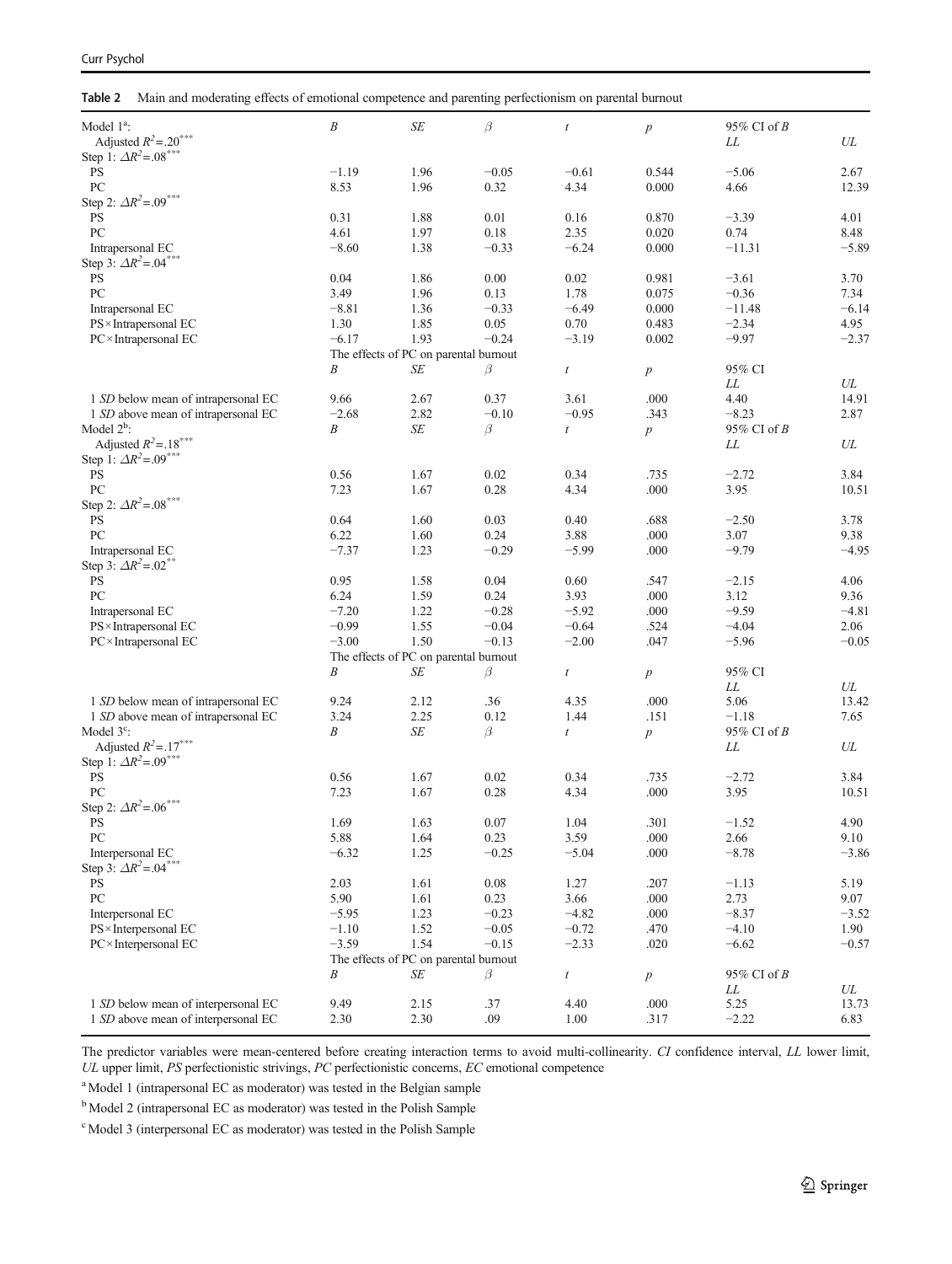<span id="page-5-0"></span>

Fig. 1 Interactional Plots of Emotional Competence Moderating the Effect of Perfectionistic Concerns on Parental Burnout. a. Interactions Between Intrapersonal Emotional Competence and Perfectionistic Concerns in the Belgian sample. b. Interactions Between Intrapersonal Emotional Competence and Perfectionistic Concerns in the Polish sample. c. Interactions Between Interpersonal Emotional Competence and Perfectionistic Concerns in the Polish sample

As regards the interaction effects, the interaction term of PC and intrapersonal EC was significant in predicting PB (see step 3 in Model 2 in Table [2](#page-4-0)). Simple slope tests revealed that the positive predictive effects of PC on PB decreased to insignificant as intrapersonal EC increasing from low to high (see Model 2 of Table [2](#page-4-0) and Fig. 1b for interaction plot). Similar findings also appeared in the analysis with interpersonal EC (see Model 3 of Table [2](#page-4-0) and Fig. 1c for interaction plot) as moderator. These findings thus confirmed Hypothesis 4. As predicted, there was no significant effect of the interaction term of PS and intrapersonal or interpersonal EC (see Model 2 and 3 of Table [2](#page-4-0)). As a whole and adjusted, our multiple regression model with intrapersonal EC as moderator explained 18% of PB, and the model with interpersonal EC as moderator explained 17% of PB.

# **Discussion**

The results of this study confirmed all our hypotheses, thereby replicating and extending the results of Study 1. The results of both studies taken together are discussed below.

# General Discussion

Aiming to be a perfect parent, PP, is an increasingly common phenomenon in current parenting culture (see Daly, [2007\)](#page-7-0), and both qualitative and quantitative studies have recently called attention to its detrimental effect on parents and, in particular, to its unique effect on parental burnout (Hubert & Aujoulat, [2018](#page-7-0); Kawamoto et al., [2018](#page-7-0); Sorkkila & Aunola, [2020](#page-8-0)). In two different cultural contexts (Belgium and Poland), this study found that aiming to be perfect parents puts parents at risk of PB. However, not all perfectionist parents burn out, and this study helps to explain why this is: first, compared to the risk of PS, PC is more dangerous; second, protective factors such as good emotional competencies can buffer the impact of PC on PB. Moreover, these results remain similar even considering demographic variables as control variables (see the detailed discussion in the current article's Online Supplemental Material). As shown below, these results contribute to the literature on PB, on perfectionism, and on EC.

As far as PB is concerned, our findings provide direct evidence in support of the  $BR^2$  theory (Mikolajczak & Roskam, [2018\)](#page-8-0), which predicts that risk factors can be compensated by equally weighty resources (in the present case) or a collection of smaller resources. As predicted, we found that a weighty resource (here: EC) can indeed counter-balance a weighty risk (here: PP, especially PC). Specifically, this effect holds true in two samples from Eastern and Western Europe, Poland and Belgium respectively, revealing the pervasive potent harm of PC, the commonly powerful benefit of EC, and the ubiquitous explanatory power of the  $BR<sup>2</sup>$  theory of PB across Western (at least European) cultures. Future research should replicate this interaction in other parts of the world to ensure that these conclusions also apply to non-Western parents.

Next, our result also contributes to the perfectionism field. Perfectionism was originally defined as a personality trait, and our research may further demonstrate the importance of situating this personality trait in context (see Dunlop, [2015](#page-7-0)). Literature demonstrated that PS had both adaptive and maladaptive function. Because of the concept overlap, PC may suppress the beneficial effect of perfectionistic strivings to adjustment (R. W. Hill, Huelsman, & Araujo, [2010](#page-7-0)). For instance, Hill and Curran's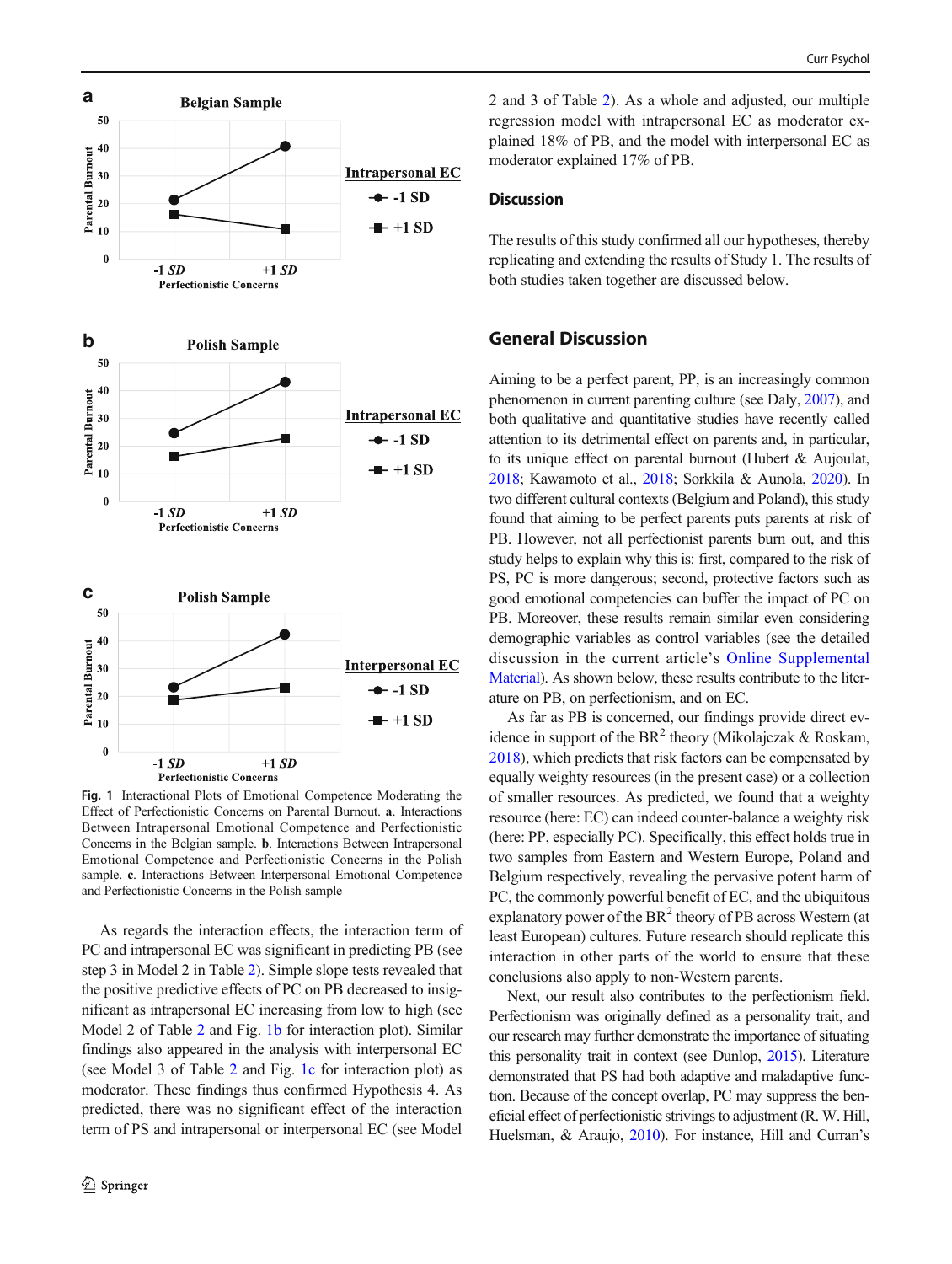[\(2016\)](#page-7-0) meta-analysis on the association of perfectionism with burnout revealed that PS significantly predicted less burnout symptoms, and these effects were more prominent while controlling the effect of PC. However, this conclusion is less valid for work context, as revealed in Hill and Curran's [\(2016](#page-7-0)). It is even invalid for parenting context. Both our research and Kawamoto and colleagues ([2018](#page-7-0)) revealed that PS did not have a significant beneficial effect on PB, even after controlling PC's effect. There may be a number of possible reasons why the beneficial effect of PS is weaker in both work/parenting contexts. One of them may be the ubiquity of intensive norms in both work and modern parenting (see Lin et al., [2020\)](#page-8-0), offsetting the protective effect—increasing intrinsic motivation—of PS (e.g., Chang, Lee, Byeon, Seong, & Lee, [2016\)](#page-7-0). However, future studies are needed to validate this assumption.

Lastly, this study also contributes to the literature on EC in two ways. First, our findings extend our understanding of the buffering effect of EC (see Petrides et al., [2016](#page-8-0)). Although this effect was well-documented, most previous research tested it by looking at the association between external events, sociodemographic variables, or risky behaviors (e.g., poor diet habits) and psychological or physical health (see Petrides et al., [2016](#page-8-0)). Our research is the first in this field to demonstrate that EC also buffers the detrimental effect of other personality traits. Second, our findings shed a different light on the status of interpersonal EC as a risk/protective factor vis-àvis PB. A recent study suggested that while intrapersonal EC is a *protective* factor, interpersonal EC is a risk factor for PB (Bayot et al., [2020\)](#page-7-0). The current study suggests, on the contrary, that both intrapersonal and interpersonal EC are protective factors. One reason that may cause this discrepancy lies in the statistical analyses used in these two studies. In particular, Bayot and colleagues ([2020](#page-7-0)) put both intrapersonal and interpersonal EC in the same regression model to predict PB. This has the advantage of controlling for the effect of the other dimension but the disadvantage of potentially masking a portion of its true effect (the "common portion"). For this reason, we in the current research chose to analyze the effect of EC separately. Future studies are needed to shed light on this interesting discrepancy and examine the interaction between EC and parental burnout dimensions.

In addition to the contributions to the literature, this research indeed has a practical implication. Although two evidence-based interventions exist to treat PB (Brianda et al., [2020](#page-7-0)), there is no program to prevent PB. Designing an effective prevention program requires a thorough understanding of PB's antecedents. As mentioned earlier, PP, among various antecedents, is a decisive risk factor for parental burnout regardless of the cultural contexts. Taking steps at the macrosocial level to reduce parenting perfectionism is therefore crucial (for instance, by reducing peer-pressure on social networks). However, societal changes are often slow. Because our research demonstrated that parents' EC robustly offsets the detrimental effect of PP, increasing EC should greatly help perfectionist parents. And this can be done relatively quickly. Kotsou, Nelis, Grégoire, and Mikolajczak [\(2011\)](#page-8-0) has designed a 15-h intervention to improve EC, which has been shown to increase EC level in a sustainable way. Our research result suggests that adapting this intervention program to parents with PP might help to prevent PB. Given the many benefits of improving EC (see Nelis et al., [2011](#page-8-0) for review), intervening on EC might prove more costeffective than intervening on parenting perfectionism alone. However, there definitely requires a study with an experimental research design to examine this proposal.

Despite the foregoing contributions to the literature and the implication, some limitations should be acknowledged. The most obvious one is that both studies relied on a crosssectional and self-reported design, which prevents the drawing of causal inferences. Future studies would also certainly benefit from using multi-method data collection. The second limitation is that we tested  $BR<sup>2</sup>$  theory (Mikolajczak & Roskam, [2018](#page-8-0)) using only two factors (one risk and one resource), contrary to the original paper (Mikolajczak & Roskam, [2018\)](#page-8-0) in which many risks and resources were considered together. However, this limitation can also be seen as a strength, in that the current design constitutes a simpler test of the theory.

Supplementary Information The online version contains supplementary material available at [https://doi.org/10.1007/s12144-021-01509-w](https://doi.org/10.1177/0956797610397057).

Author's Contributions Moïra Mikolajczak (M.M.), Logan Hansotte (L.H.), and Dorota Szczygieł (D.S.) developed the study concept and the study design from which the current data were drawn. L.H. and D.S. collected the data. Gao-Xian Lin (G.-X.L.) suggested using the data to investigate the interactive effect of perfectionism and emotional competence on parental burnout. G.-X.L. performed the data analyses and interpretation. G.-X.L. and M.M. drafted the manuscript. D.S. and Isabelle Roskam (I.R.) provided revisions. All authors approved the final version of the manuscript for submission.

Funding M.M., I.R., and G.-X.L. were supported by a Coordinated Research Grant from the French Community of Belgium (ARC Grant n°19/24–100). This fund did not exert any influence or censorship of any kind on the present work.

Data Availability Neither of the experiments reported in this article was formally preregistered. However, the database of study variables and the supplementary material have been made available on a permanent thirdparty archive, Open Science Framework: [https://osf.io/na34j/?view\\_](https://osf.io/na34j/?view_only=8db9312c2bcb426f98a7bab996f02573) [only=8db9312c2bcb426f98a7bab996f02573.](https://osf.io/na34j/?view_only=8db9312c2bcb426f98a7bab996f02573)

Code Availability Not applicable.

### **Declarations**

Protections of Research Participants The study was carried out in accordance with the provisions of the World Medical Association Declaration of Helsinki.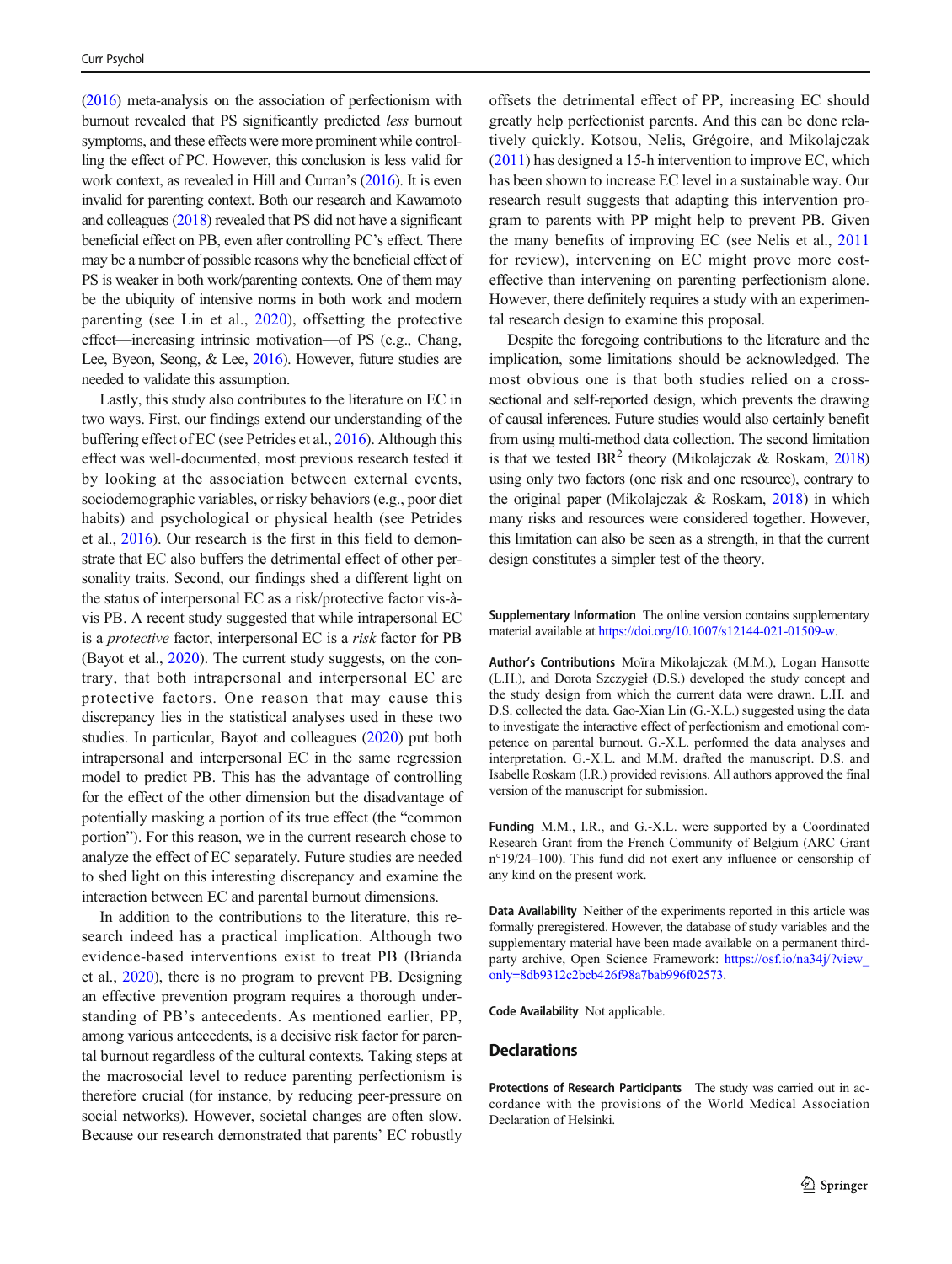<span id="page-7-0"></span>Conflicts of Interest/Competing Interests M.M. and I.R. founded the Training Institute for Parental Burnout (TIPB) which delivers training on PB to professionals. The TIPB did not participate in the funding of this study nor did it influence the process or the results in any manner.

# Appendix 1

#### Table 3 The brief parenting perfectionism scale

| No. | Item Description<br>(French Version)                                                                        | Item Description<br>(Polish Version)                                                                                         | Item Description<br>(English)<br>Translation)                                        |
|-----|-------------------------------------------------------------------------------------------------------------|------------------------------------------------------------------------------------------------------------------------------|--------------------------------------------------------------------------------------|
|     | Perfectionistic Strivings (PS)                                                                              |                                                                                                                              |                                                                                      |
| 1   | En tant que parent, je<br>n'attends de moi<br>rien de moins que<br>la perfection.                           | Jako rodzic oczekuję<br>od siebie<br>doskonałości.                                                                           | As a parent, I<br>expect nothing<br>less than<br>perfection.                         |
| 2   | J'ai des standards<br>élevés en tant que<br>parent.                                                         | Mam wysokie<br>standardy jako<br>rodzie.                                                                                     | I have high<br>standards as a<br>parent.                                             |
| 3   | Je vise à être un<br>parent parfait.                                                                        | Moim celem jest<br>bycie idealnym<br>rodzicem.                                                                               | I aim to be a perfect<br>parent.                                                     |
|     | Perfectionistic Concerns (PC)                                                                               |                                                                                                                              |                                                                                      |
| 4   | En tant que parent,<br>c'est. affreux<br>d'échouer devant<br>des autres.                                    | Poczucie, że<br>zawiodłam/łem<br>jako rodzie byłoby<br>dla mnie straszne.                                                    | As a parent, it's<br>awful to fail in<br>front of others.                            |
| 5   | En tant que parent, si<br>ce n'est. pas<br>parfait, ce n'est.<br>pas une réussite.                          | Wiele od siebie<br>wymagam jako<br>rodzie bo<br>satysfakcjonuje<br>mnie tylko idealne<br>wypełnianie roli<br>rodzicielskiej. | As a parent, if it's<br>not perfect, it's<br>not a success.                          |
| 6   | En tant que parent, si<br>j'ai échoué en<br>partie, c'est. aussi<br>grave que d'avoir<br>totalement échoué. | Nawet niewielki błąd<br>przy wychowaniu<br>dzieci odbieram to<br>jako zupełną<br>porażkę.                                    | As a parent, if I<br>failed in part, it's<br>as bad as if I<br>failed<br>completely. |

# References

- Bayot, M., Roskam, I., Gallée, L., & Mikolajczak, M. (2020). When too much is harmful: Interactions between intra- and interpersonal emotional competence in the case of parental burnout. Journal of Individual Differences, 42, 1–8. [https://doi.org/10.1027/1614-](https://doi.org/10.1027/1614-0001/a000324) [0001/a000324](https://doi.org/10.1027/1614-0001/a000324).
- Brasseur, S., Grégoire, J., Bourdu, R., & Mikolajczak, M. (2013). The profile of emotional competence (PEC): Development and validation of a self-reported measure that fits dimensions of emotional competence theory. PLoS One, 8(5), e62635. [https://doi.org/10.](https://doi.org/10.1371/journal.pone.0062635) [1371/journal.pone.0062635.](https://doi.org/10.1371/journal.pone.0062635)
- Brianda, M. E., Roskam, I., Gross, J. J., Franssen, A., Kapala, F., G, F., & Mikolajczak, M. (2020). Treating parental burnout: Impact of two treatment modalities on burnout symptoms, emotions, hair cortisol, and parental neglect and violence. Psychotherapy and Psychosomatics, 89, 330–332.
- Chang, E., Lee, A., Byeon, E., Seong, H., & Lee, S. M. (2016). The mediating effect of motivational types in the relationship between perfectionism and academic burnout. Personality and Individual Differences, 89, 202–210. [https://doi.org/10.1016/j.paid.2015.10.](https://doi.org/10.1016/j.paid.2015.10.010) [010.](https://doi.org/10.1016/j.paid.2015.10.010)
- Ciarrochi, J., Deane, F. P., & Anderson, S. (2002). Emotional intelligence moderates the relationship between stress and mental health. Personality and Individual Differences, 32(2), 197–209. [https://](https://doi.org/10.1016/S0191-8869(01)00012-5) [doi.org/10.1016/S0191-8869\(01\)00012-5.](https://doi.org/10.1016/S0191-8869(01)00012-5)
- Crandall, A., Deater-Deckard, K., & Riley, A. W. (2015). Maternal emotion and cognitive control capacities and parenting: A conceptual framework. Developmental Review, 36, 105–126. [https://doi.org/10.](https://doi.org/10.1016/j.dr.2015.01.004) [1016/j.dr.2015.01.004](https://doi.org/10.1016/j.dr.2015.01.004).
- Daly, M. (2007). Parenting in contemporary Europe: A positive approach. Strasbourg: Council of Europe Publishing.
- Dunlop, W. L. (2015). Contextualized personality, beyond traits. European Journal of Personality, 29(3), 310–325. [https://doi.org/](https://doi.org/10.1002/per.1995) [10.1002/per.1995](https://doi.org/10.1002/per.1995).
- Eibach, R. P., & Mock, S. E. (2011). Idealizing parenthood to rationalize parental investments. Psychological Science, 22(2), 203–208. <https://doi.org/10.1177/0956797610397057>.
- Faircloth, C. (2014). Intensive parenting and the expansion of parenting. In E. Lee, J. Bristow, C. Faircloth, & J. Macvarish (Eds.), Parenting culture studies (pp. 25–50). London: Palgrave Macmillan.
- Finzi-Dottan, R., Triwitz, Y. S., & Golubchik, P. (2011). Predictors of stress-related growth in parents of children with ADHD. Research in Developmental Disabilities, 32(2), 510–519. [https://doi.org/10.](https://doi.org/10.1016/j.ridd.2010.12.032) [1016/j.ridd.2010.12.032](https://doi.org/10.1016/j.ridd.2010.12.032).
- Furutani, K., Kawamoto, T., Alimardani, M., & Nakashima, K. (2020). Exhausted parents in Japan: Preliminary validation of the Japanese version of the parental burnout assessment. New Directions for Child and Adolescent Development, 174. [https://doi.org/10.1002/](https://doi.org/10.1002/cad.20371) [cad.20371](https://doi.org/10.1002/cad.20371).
- Hill, A. P., & Curran, T. (2016). Multidimensional perfectionism and burnout: A meta-analysis. Personality and Social Psychology  $Review, 20(3), 269-288. <https://doi.org/10.1177/>$  $Review, 20(3), 269-288. <https://doi.org/10.1177/>$  $Review, 20(3), 269-288. <https://doi.org/10.1177/>$ [1088868315596286](https://doi.org/10.1177/1088868315596286).
- Hill, R. W., Huelsman, T. J., & Araujo, G. (2010). Perfectionistic concerns suppress associations between perfectionistic strivings and positive life outcomes. Personality and Individual Differences, 48(5), 584–589. [https://doi.org/10.1016/j.paid.2009.12.011.](https://doi.org/10.1016/j.paid.2009.12.011)
- Hubert, S., & Aujoulat, I. (2018). Parental burnout: When exhausted mothers open up. Frontiers in Psychology, 9, 1021.
- Karahan, T. F., & Yalçin, B. (2009). The effects of an emotional intelligence skills training program on anxiety, burnout and glycemic control in type 2 diabetes mellitus patients. Turkiye Klinikleri Journal of Medical Sciences, 29(1), 16–24.
- Karimi, L., Leggat, S. G., Donohue, L., Farrell, G., & Couper, G. E. (2014). Emotional rescue: The role of emotional intelligence and emotional labour on well-being and job-stress among community nurses. Journal of Advanced Nursing, 70(1), 176–186. [https://doi.](https://doi.org/10.1111/jan.12185) [org/10.1111/jan.12185.](https://doi.org/10.1111/jan.12185)
- Kawamoto, T., & Furutani, K. (2018). The mediating role of intolerance of uncertainty on the relationships between perfectionism dimensions and psychological adjustment/maladjustment among mothers. Personality and Individual Differences, 122, 62–67. [https://doi.org/](https://doi.org/10.1016/j.paid.2017.10.008) [10.1016/j.paid.2017.10.008.](https://doi.org/10.1016/j.paid.2017.10.008)
- Kawamoto, T., Furutani, K., & Alimardani, M. (2018). Preliminary validation of Japanese version of the parental burnout inventory and its relationship with perfectionism. Frontiers in Psychology, 9. [https://](https://doi.org/10.3389/fpsyg.2018.00970) [doi.org/10.3389/fpsyg.2018.00970](https://doi.org/10.3389/fpsyg.2018.00970).